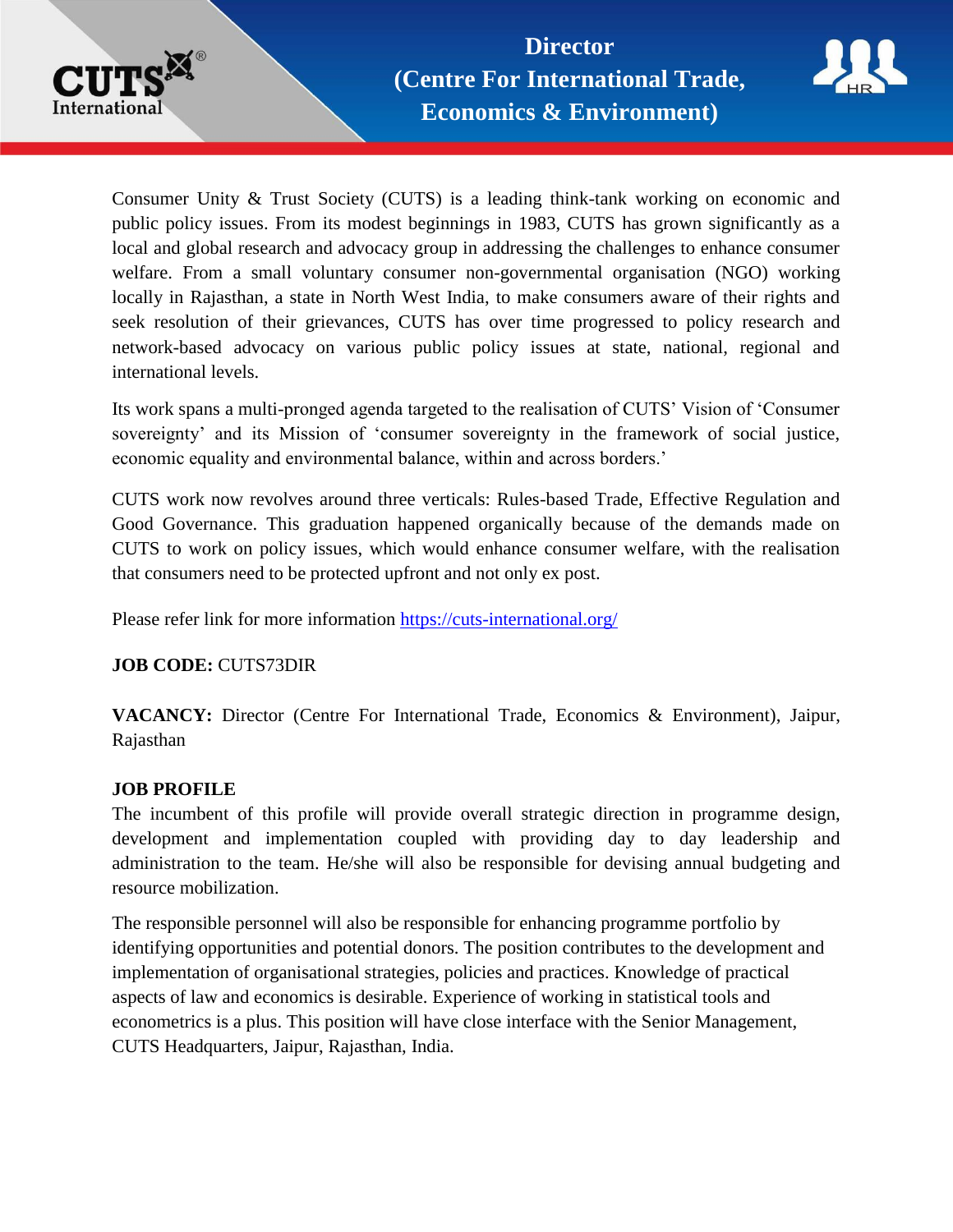



#### **KEY RESPONSIBILITIES:**

#### **1. Strategic Management and Leadership**

- Responsible for the strategic directions of the Centre and ensure effective implementation of different programmes with demonstrable impact;
- Support the organisation's strategic plan, annual budget forecasting and fundraising strategy in consultation with the reporting head(s).
- Coordinate and work in close consultation with Senior Management on the formulation and implementation of centre programmes, policies etc. as per due compliance and donor requirements;
- Create a conducive environment that fosters performance oriented work culture and commitment to goals and values of the organisation;
- Coordinate and work in close consultation on programme, policies, finance, HR etc. with respective department head(s).
- Overall administration and compliance of statutory and legal requirements, including management of Centre's finances and assets.
- Ensure the quality and timeliness of project deliverables

# **2. Operational and Research Management**

- Oversee all activities in the research vertical, including conducting research in identified thrust areas, providing on-call research support, and publishing findings in internal and external publications;
- Design and implement strategies for effective monitoring and evaluation of different projects;
- Monitor all budgeted programme expenditures to ensure projects operate within approved budgets;
- Represent the organisation to governmental and funding agencies, national and international organisations ,conferences, seminars etc.;
- Support in planning and designing dialogues, workshops, and conferences on the research outputs;
- Design and implement advocacy and data dissemination strategy for the research outcomes;
- Development of strategic influencing encompassing policy and advocacy framework;
- Ensure periodic reporting to Senior Management and Stakeholders;
- Ensure financial reports and supporting documentation for funders are prepared as outlined in funding agreements;
- Build, support and line manage the team members to ensure productivity and efficiency.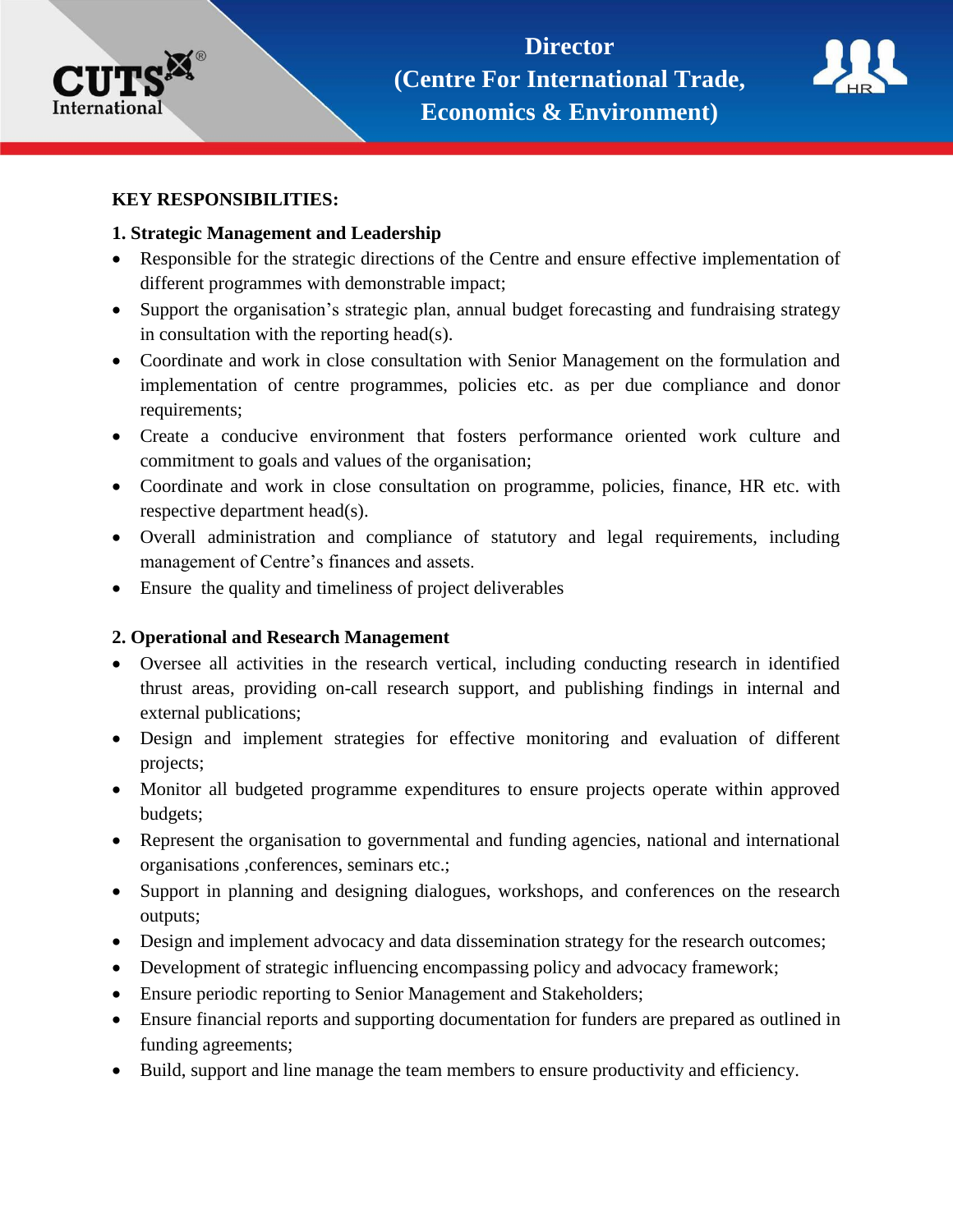



## **3. Personnel Management**

- Facilitate the team by efficiently managing the staff reporting directly and provide leadership for the successful operational management of the centre.
- Recruits, orients, motivates, inspires and develops a high quality team;
- Ensures year-end performance evaluations are conducted with all staff;
- Promotes and creates opportunities for advancement of employees;
- Ensure that all statutory compliances as per existing and applicable laws are complied with on time.
- Provide technical leadership and administrative oversight.

## **4. Personal Attributes**

- **Business Acumen/Strategic perspective** Understands business and the strategic role of international trade/regulations/public policy in assessing and analysing challenges and opportunities;
- **Ability to Influence** Strong influencing skills and change management skills to manoeuvre through a complex matrix environment;
- **Creativity/Innovation:** Develop new and unique ways to improve operations of the organisation and to create new opportunities;
- **Relationship Management:** Anticipate, understand, and respond to the needs of internal/external stakeholders to meet or exceed their expectations within the organisational parameter;
- **Make Decisions:** Assess situations to determine the importance, urgency and risks, and make clear decisions which are timely and in the best interests of the organisation;
- **Cultural Understanding:** International mind set, understands different perspectives and is able to work comfortably in multi-cultural environment;
- **Accountability:** Self-starter with a strong sense of initiative and focused on results; ability to manage multiple projects within ambiguous and undefined parameters.
- **Communicate Effectively:** Good verbal and written communications skills.

# **QUALIFICATIONS and PROFICIENCY**

- Post-Graduation in Economics/Trade Law/Environment from an institute of good repute in a related subject;
- 10-15 years of experience in a project management role preferably in the non-profit sector;
- Experience of law and policy making is highly desirable
- Previous experience of data economy research and advocacy preferred
- Experience and willingness to travel nationally and internationally;
- Comfortable working in fast paced and deadline driven environment.
- Experience of working in a multicultural environment will be an added advantage